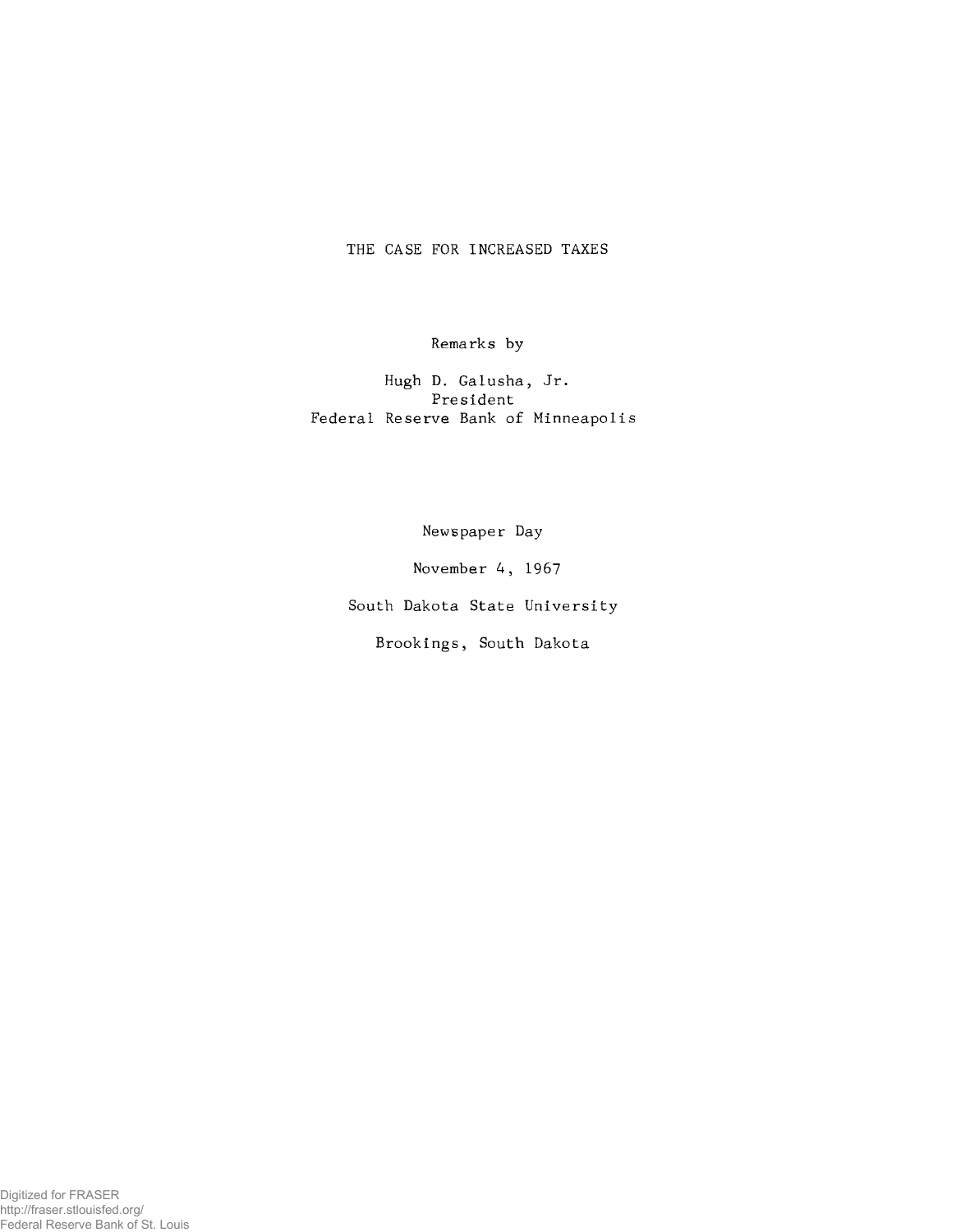### THE CASE FOR INCREASED TAXES

Hugh D. Galusha, Jr.

In a previous incarnation, I was, as some of you may know, a tax lawyer. I made my living, such as it was, advising my clients how they might pay less in taxes and still stay out of jail. It may therefore seem a little strange that I come before you tonight to explain why you should all be paying more in taxes. And you are in a way all clients of mine. South Dakota is part of the Ninth Federal Reserve District; and in my present incarnation, as President of the Federal Reserve Bank of Minneapolis, I have a certain responsibility for the economic well-being of the district and its residents.

You will perhaps take what I have to say tonight as an elaborate plea on my own behalf. In part, it is. If Congress passes the President's tax proposal, I too shall have less money to spend; but for reasons I shall get into presently, my life will be a lot easier. There is, however, more at stake than a relatively easy life for me. In some measure, the economic future of the United States hangs in the balance.

### \* *•k* \*

Originally, I had thought I would begin my remarks by summarizing the economic outlook, but I decided I should begin with a justification for beginning a talk on the need for increased taxes with a summary of the outlook. In Congress and elsewhere there has been a good deal of criticism of the administration for having based its call for higher taxes, not on present economic conditions, but on what it expected future economic conditions would be.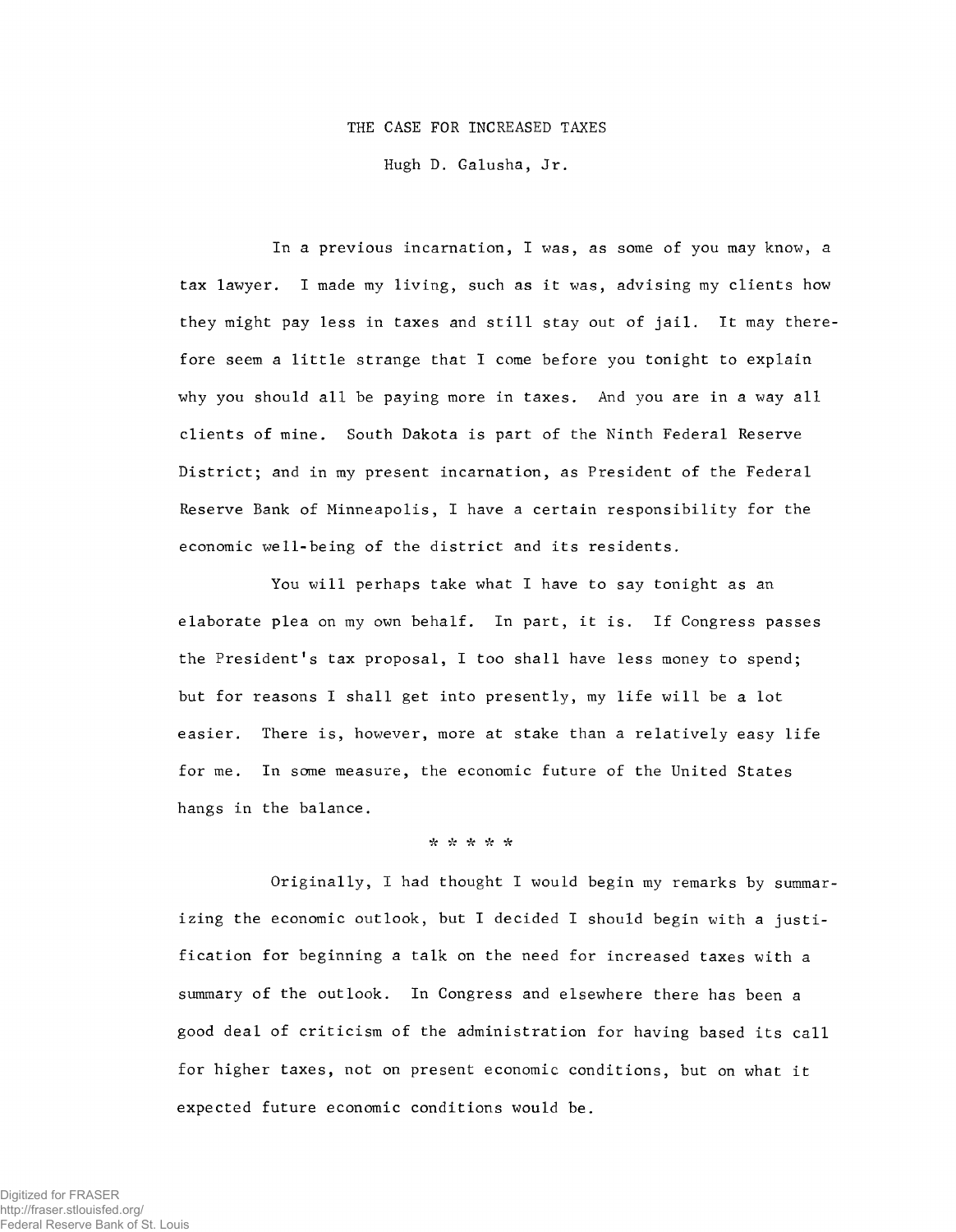It is not clear what those who have criticized the administration for forecasting the economic future would have had it do. Possibly wait until a truly damaging inflation had emerged as a reality before calling for an increase in taxes. I would remind you, though, that a change in economic policy, whether monetary or fiscal, affects the shape of things, not immediately, but only after some considerable amount of time has passed. There is, as it were, a time lag in economic policy. When taxes are changed, months pass before the full effect is felt. But then to put off increasing taxes until inflation has become a reality is to be too late.

If the government is to do its job, which involves preventing inflation and keeping unemployment down to an acceptable level, it must forecast the future. Only by doing so can it act in time. This may be a sad truth. It is still, though, a truth.

It makes no sense to argue, as some have, that because the administration urged a tax increase to curb future inflationary pressures, its call for higher taxes should not be heeded. To argue this way is to get caught up in a logical snare. By opposing the tax increase, one makes a forecast of one's own--that there is no more inflation looming down the road. Let us be quite clear; those who have opposed the administration's call for higher taxes have made a forecast, even if only implicitly.

# \* \* \* \* \*

What is truly at issue then is the accuracy of the forecast which government economists, including those in the Federal Reserve System, made late last spring, or just before the request for the imposition of an income surtax was sent to Congress. It is obviously

 $-2 -$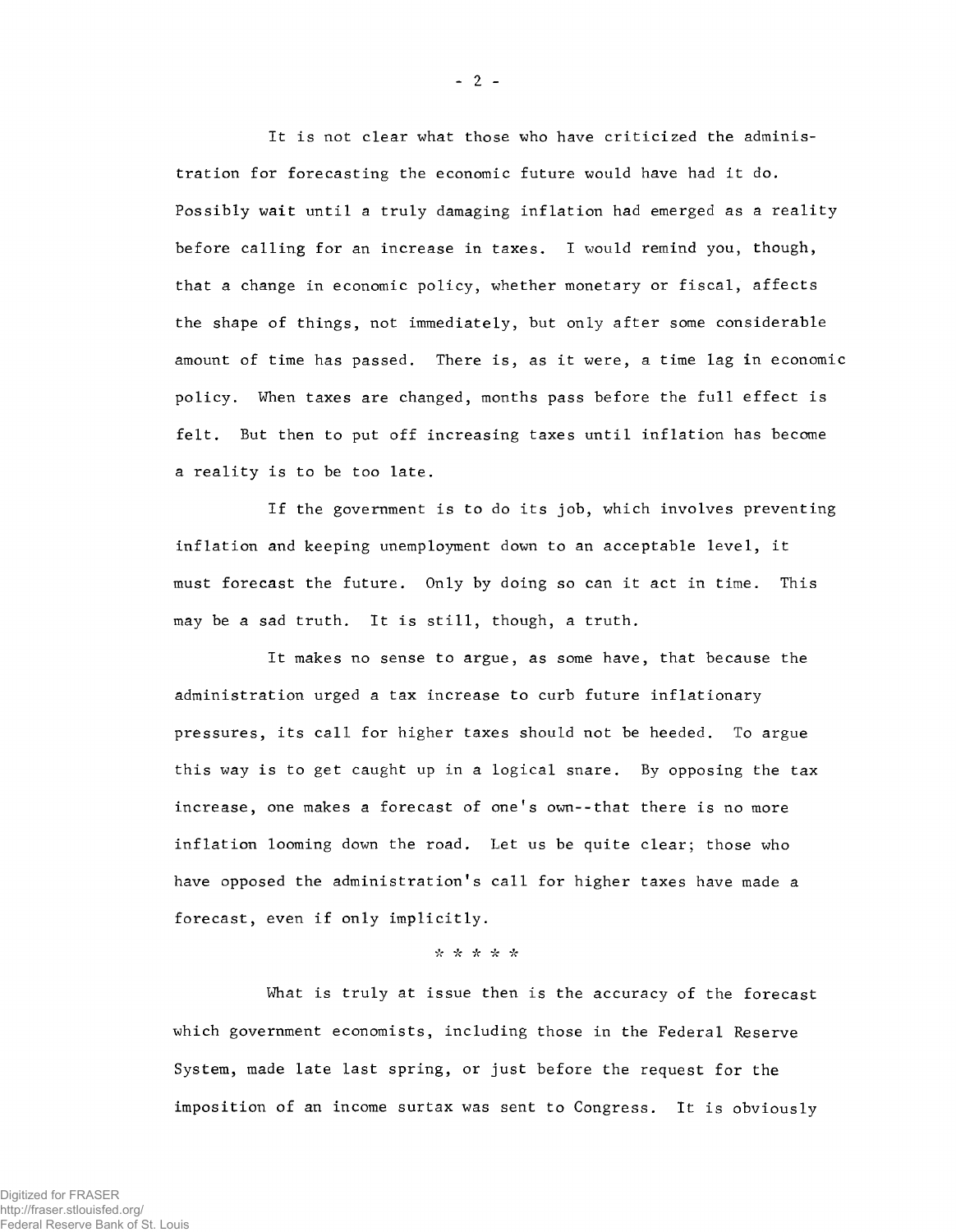too early to be sure, but the indications are, I believe, that the government's economists correctly guaged the course of the economy.

Last spring, you will recall, the economy was languishing. The recession expected by some observers had not come, but the economy was hardly buoyant. Even so, the prediction was made that it would soon pick up steam, and that upward price pressures would reappear. And consider what has happened. Over the first half of 1967 Gross National Product, measured in current dollars, increased on average \$7 billion per quarter at an annual rate. But we are expecting the third quarter increase in GNP to be \$15 billion, at an annual rate, that is, and unless the auto strike goes on and on, an even larger increase in the fourth quarter. Moreover, in the second quarter of 1967 our most broadly based price index, the so-called GNP deflator, increased about 2 per cent at an annual rate. But the deflator will likely increase nearly 4 per cent at an annual rate in the third quarter, and again in the fourth.

Developments since late spring suggest then that the forecast made by government economists is being borne out. And this forecast is for more, not less, inflation if there is no tax increase. I shall not bore you by reciting a long string of statistics, but let me sketch out in broad strokes what is likely to happen if the administration's call for higher taxes goes unheeded.

It seems reasonably clear that even without a tax increase there are going to be machines idle during 1968. Over recent years we have added enormously to our capital stock, so much that not all of it will be employed even if demand for final output increases beyond what we believe it will. It may puzzle you that I say this; a forecast

- 3 -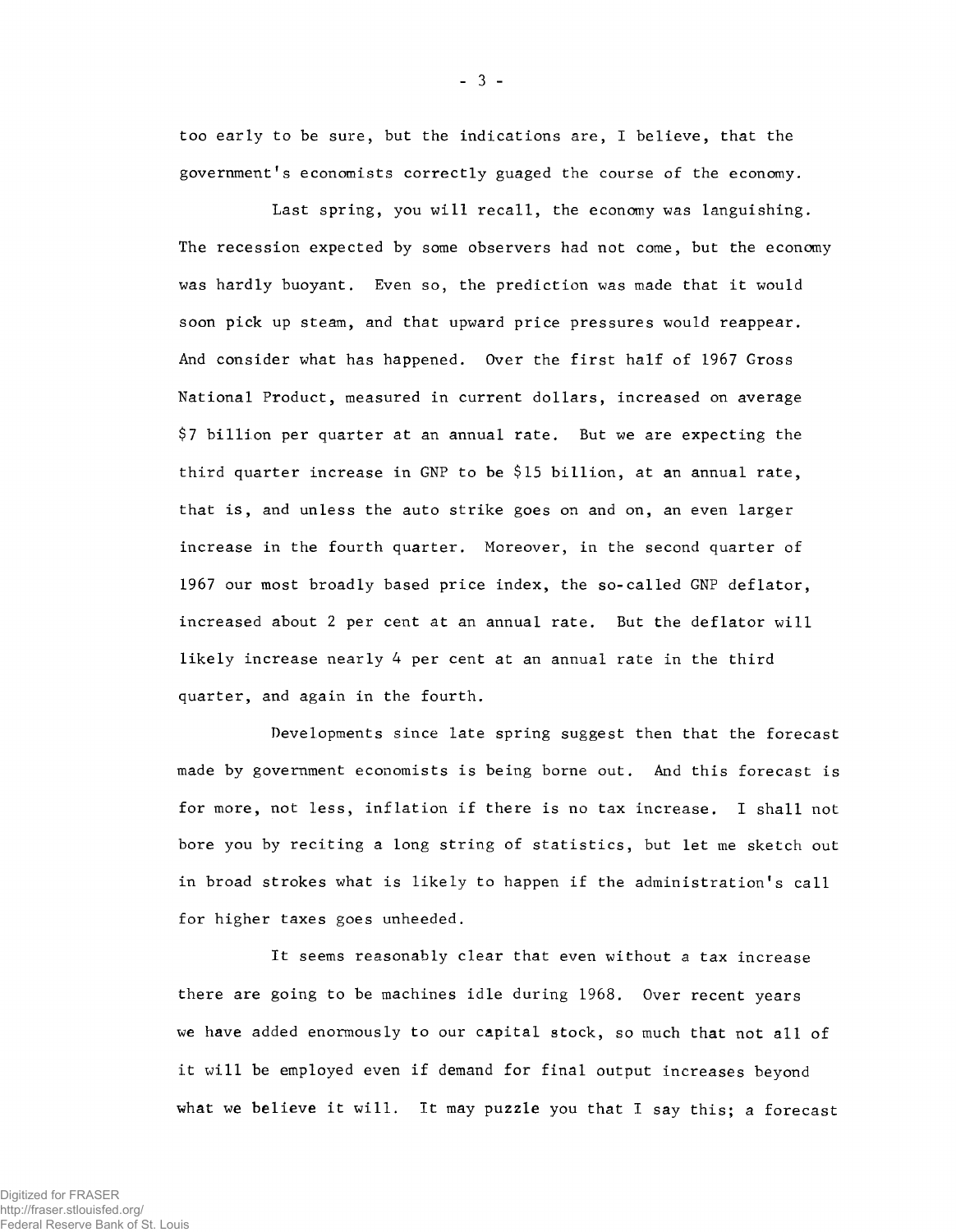of manufacturers having idle productive capital on hand is hardly one which argues for a tax increase. And, indeed, that there will be idle productive capital in 1968 should moderate such upward pressures on prices as develop. There is, however, another productive resource, labor; it is in short supply presently, and if taxes are not increased it will be in much shorter supply during 1968. But as the unemployment rate decreases, wage settlements get bigger and prices tend to increase. This is what our postwar history suggests.

The trend of recent months has been to larger and larger wage settlements. Unit labor costs have increased considerably, although in part because, with the slow-down in the economy, productivity has been increasing only slowly. Fortunately, we can look forward to productivity increasing much more rapidly than it has been. But even so, it is not going to increase anything like enough to offset the increase in money wages which is going to come if taxes are not increased. What we are expecting, then, should the administration's call for a tax increase go unheeded, are very strong cost pressures, or in other words a good deal of cost-push inflation.

Before going further, let me sound a cautionary note. Even if the administration's call is heeded, we likely will have some inflation in 1968. Having failed to increase taxes in 1966, we are bound to see prices increase some more yet. It would take an unthinkably disruptive dose of deflation to prevent the large money wage settlements of the past twelve months from being passed on in the form of higher prices. But if there is a tax increase, there will be less inflation than there otherwise would have been. It is important to

 $-4 -$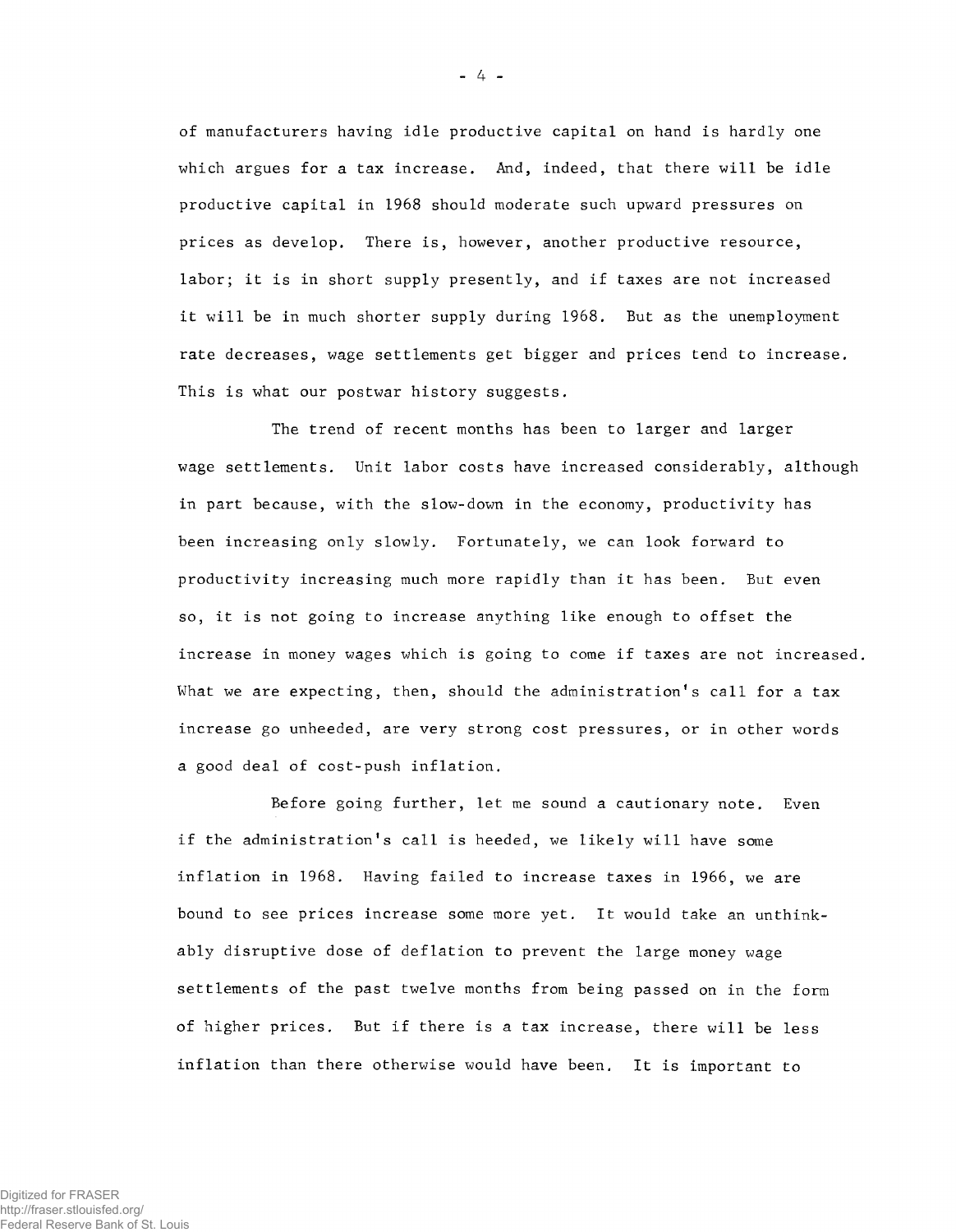recognize that an increase in taxes will not prevent further price increases. This is hardly an argument, though, for not increasing taxes.

## *•k •k "k k k*

Nor can we afford to be casual about the prospect of more inflation. In a sense, the choice before us is not whether to increase taxes, but what kind of tax increase to impose. Inflation is after all a form of taxation. But it is a poor form, mostly because it is capricious and cruel in its incidence.

I would also stress, however, that we take grave risks if we allow further increases in prices. Despite all we have done, our international balance of payments still is in deficit. We have gotten by, although largely because we have been able to maintain a margin of exports over imports. Indeed, this margin was larger in 1966 than in 1959. But it was smaller in 1966 than in, say, 1964. And it will get smaller if we do not keep our prices down. Since Germany and the United Kingdom are just emerging from recessions, it is unlikely that European prices are going to increase much over the coming year. Thus, if ours do, we are going to lose part of the competitive advantage we sacrificed so to achieve.

But there is more at stake than whether we lose some export customers. There is the risk that if we do not soon improve our balance of payments position, foreigners are going to lose confidence in the dollar and we are going to lose more gold. If we do, the whole international payments mechanism could break down, and we would end up back in the 1930s, with every country imposing trade restrictions or shortsightedly interrupting the free flow of international trade.

*k k k* \* *<sup>k</sup>*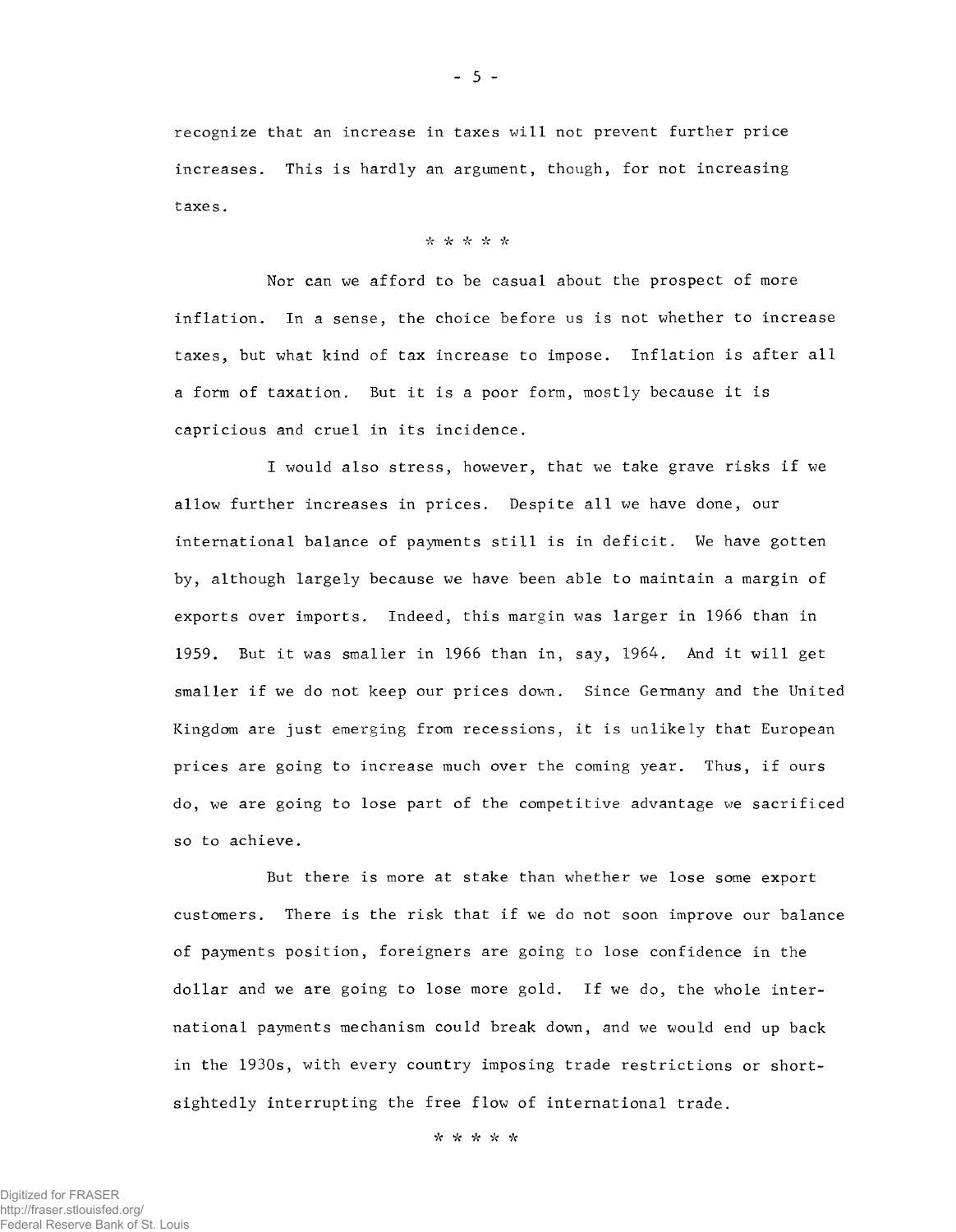Strictly speaking, the prospect of inflation suggests, not necessarily that taxes be increased, but only that total demand for the nation's output be reduced. And there are various ways of doing this. Thus, the Federal Reserve might increase monetary restraint, which as we all know substitutes for fiscal restraint.

- 6 -

Think back, though, to 1966--the year of the great credit crunch. Perhaps you will recall what the summer of 1966 was like. Interest rates rose to levels not reached since 1921. The talk was of an impending financial crisis. Still, this was the fear of those who operate in the nation's financial markets.

There can be no doubt that 1966 was, over its first nine months, a year of increasing monetary restraint. And what effects did this increasing monetary restraint produce? Inflationary pressures were checked; let there be no mistake about this. But the monetary restraint which the Federal Reserve had to impose because there was no tax increase had a wrenching effect on the economy. It is only a slight exaggeration to say that the residential construction industry was wiped out. You are perhaps aware that housing starts, seasonally adjusted, declined from about 1,500,000 in March 1966 to a little more than 800,000 in November. Housing starts totaled over 1,500,000 in 1965, and in 1966 a little less than 1,200,000. A 20 per cent decline year over year is pretty impressive. Or as those in the residential construction industry might prefer to say, depressing.

Why this sharp decline in the output of housing is easily explained. With the increase in market interest rates, funds were directed from savings and loan associations and mutual savings banks. And those two groups of institutions bulk large as mortgage lenders.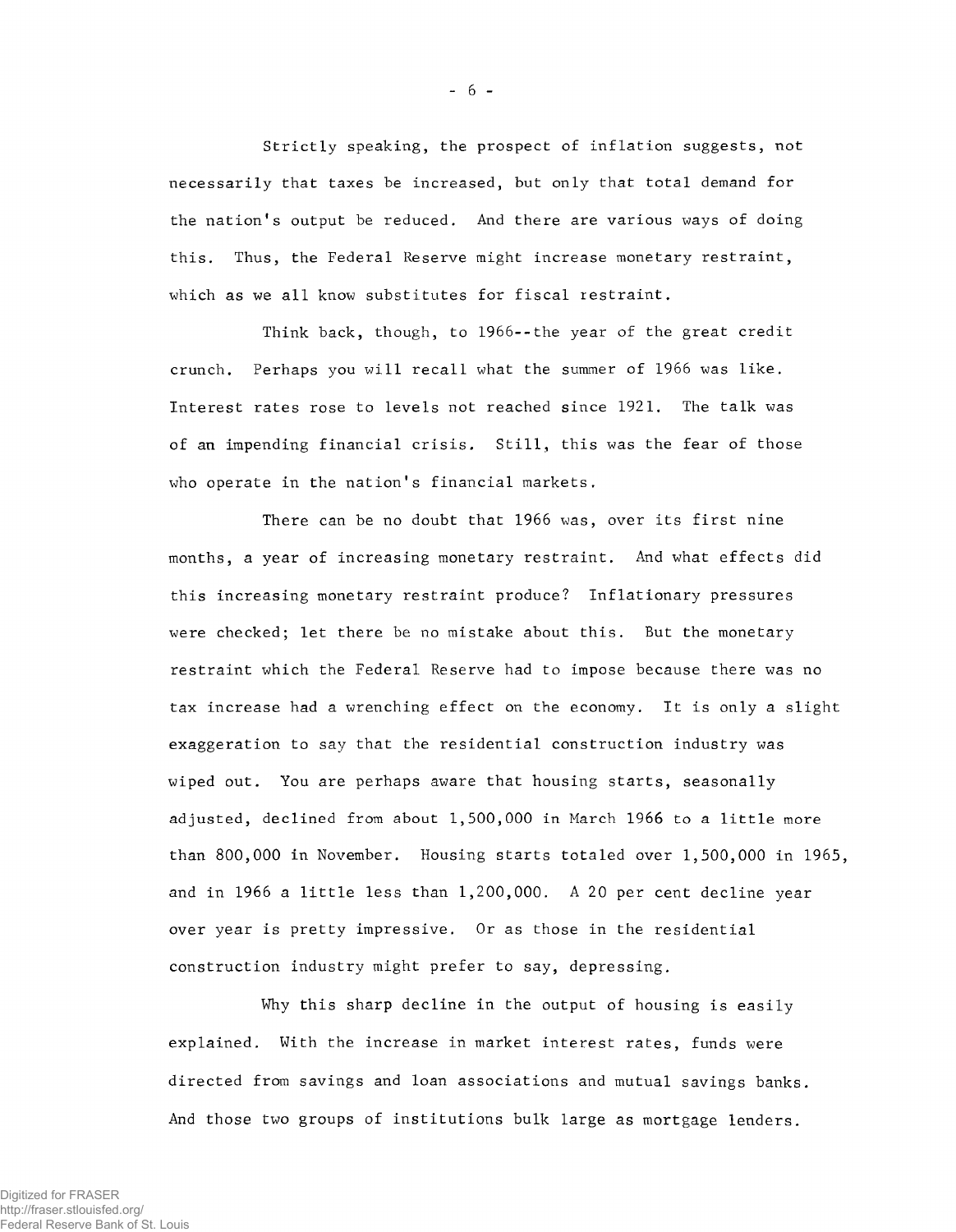For a variety of reasons, they could not raise their share and deposit rates sufficiently to prevent customers from turning to bonds and stocks. Or from turning to commercial banks, which through the first nine months of 1966 did all they could to get consumers' savings dollars.

I might add here that in increasing interest rates the Federal Reserve, although justified in doing so, nevertheless risked undermining confidence in the financial system. There were some savings and loan associations, for the most part among the less well managed, which almost went under during 1966. As a group, though, savings and loan associations are now in much better financial shape than they were at the beginning of 1966, and could withstand increased monetary restraint better than they did in 1966. It is not likely that the Federal Reserve would have to run the risk it did in 1966. Also, we have a law passed in September 1966 which in essence prevents financial institutions from competing much with each other, so if there were to be increased monetary restraint in 1968, savings and loan associations would not have to suffer the same intense competition from banks that they had to suffer in 1966. There is therefore reason to believe that even with increased monetary restraint, housing output would not decline as much in 1968 as it did in 1966.

It would, though, decline, and sharply. There is no getting around that housing output is affected most by monetary restraint. And next in line, one suspects, is output of investment goods, which the country needs if it is to increase its productive capacity. The point, then, is that monetary restraint alters adversely the composition of output. This is no argument for not using monetary restraint. It

- 7 -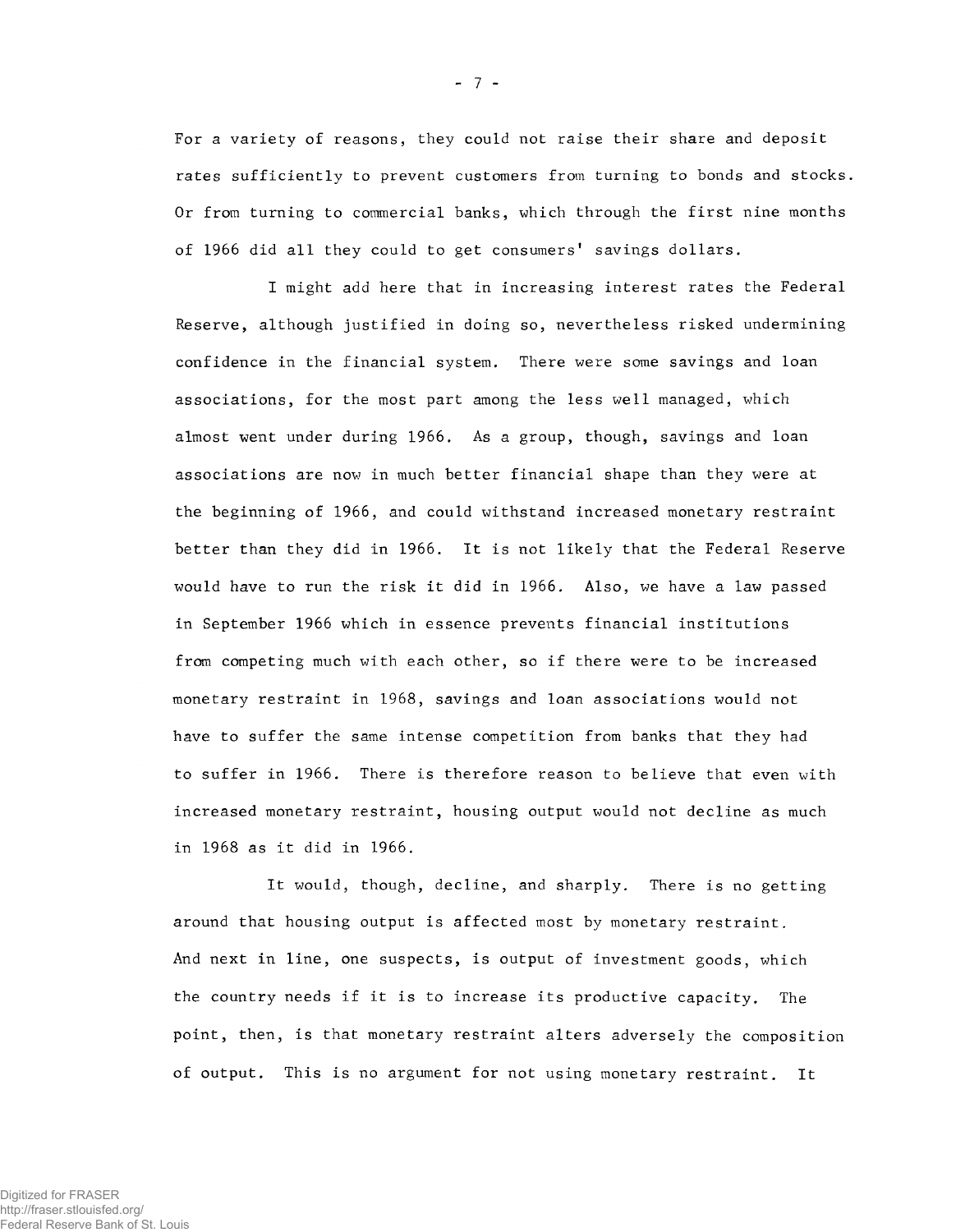is an argument, however, for not using only monetary restraint. Which is what we have been doing.

### *i t •k* \* \* V?

We would then be poorly advised to increase monetary restraint instead of increasing taxes. But what about cutting government expenditures? There is no denying that insofar as preventing inflation is the problem, cutting current expenditures--not appropriations, but current expenditures--is in theory as good a solution as increasing taxes. Whether expenditures are cut or taxes are increased, total demand for the nation's output decreases.

Cutting expenditures is not, however, an easy task. We are perhaps all agreed that, as a cab driver in Rome put it to me, ''The government, she eats too much." But going beyond this to agreement on which government programs to cut back is very difficult. I am simply saying we are not all agreed on our social priorities.

I too am for cutting expenditures, but I see this nation as beset by terribly serious social problems. And although I would admit that these problems will not be solved simply by spending money, I would add that I find it hard to understand how we will solve them without doing so. To me, then, it would seem to make sense to cut government programs designed to solve problems which no longer exist, or are nowhere as acute as they once were. Doing this, we could expand programs designed to solve emerging problems, and still perhaps reduce total government expenditures.

And yet is it not in the nature of democratic government that when expenditures are cut, new programs, not old ones, suffer? This may not, though, be inevitable. If expenditures are cut in haste, it is.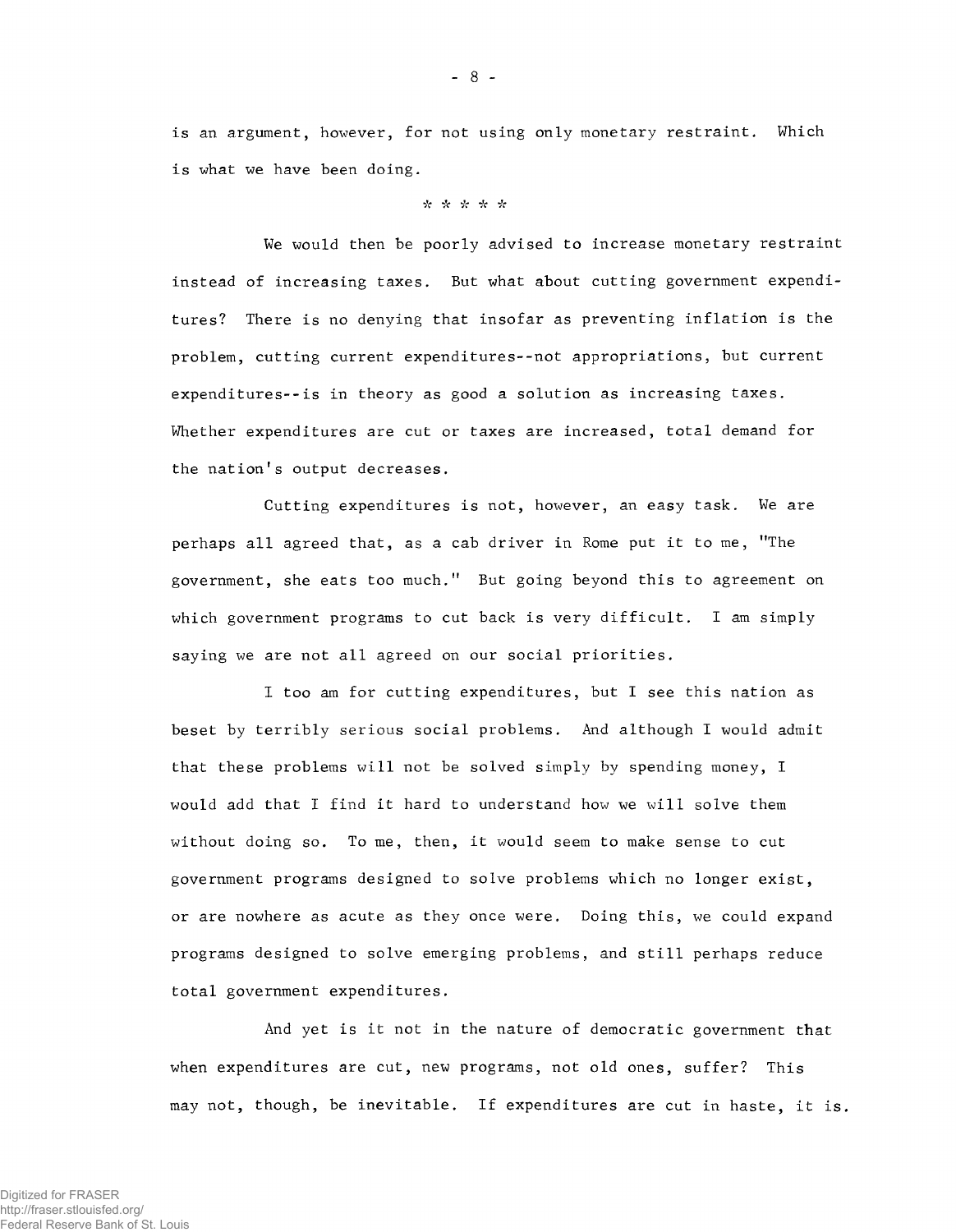But what about a detailed study of federal expenditures? It is surely worth a try.

Fearful as I am of what programs will suffer if government expenditures are cut substantially, I would prefer for now to increase taxes and over a longer period of time work hard--and I would stress this, "work hard"--to eliminate low-priority spending. But this is, as I would admit, a matter of preference, and I should not abuse the honor of being asked to speak to you by running on any longer with a description of mine.

I would, however, add this note of warning. Even if you would prefer to see expenditures cut, be realistic. In the end, there are not going to be sufficient cuts in current expenditures. Is there anyone here who believes that nondefense expenditures will be cut enough to make a tax increase unnecessary? As an abstract possibility, they perhaps could be, although even this is doubtful. But even if they could be, will they?

It is tempting to look at government expenditures of \$135 billion and say "Surely this total could be cut by \$8 to \$10 billion!" (This \$8 to \$10 billion is about the increase on tax receipts that can be expected if Congress imposes an income surtax.) But remember that discretionary expenditures do not amount to anything like \$135 billion. Taking out defense expenditures, interest payments, expenditures on veterans' programs, etc., one ends up with a discretionary spending total of \$21-23 billion. And \$8 or \$9 or \$10 billion seems an awfully big share of even \$23 billion.

It would be foolish, I believe, to quarrel for long about which expenditures to cut, or about who should take responsibility for